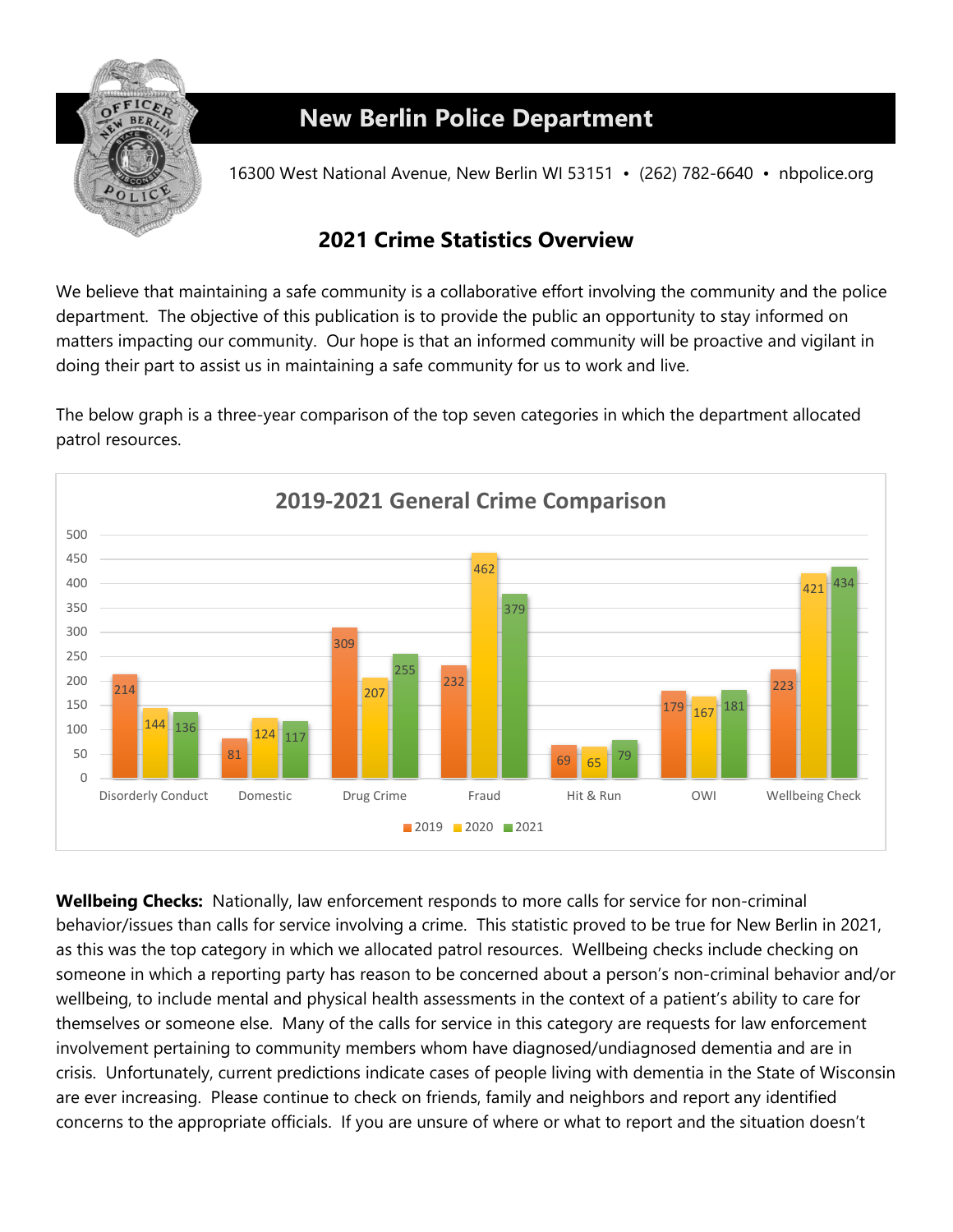involve an emergency, dial 2-1-1 to get started. Please follow this link to the FCC for more information regarding 2-1-1: CLICK HERE

For more information on resources allocated for adults age 60 and above, caregivers, adults with physical or developmental disabilities (to include dementia) and adults with mental health or substance use concerns, please follow this link to the Aging & Disability Resource Center of Waukesha County: [CLICK HERE](https://www.waukeshacounty.gov/ADRC/)

**Frauds/Scams:** Although we recognized a decrease in 2021 pertaining to reported incidents involving frauds/scams, they still remain prevalent. One of the most significant strategies to mitigate an offender's ability to successfully victimize members of our community is through education and awareness. Unfortunately, these unscrupulous offenders tend to target the most trusting and vulnerable segment of our community, our elderly population. Please continue to be vigilant in advocating and intervening on behalf of those in your life most susceptible to being a victim of a fraud/scam. For more information pertaining to the most recent scam alerts, please follow this link to the Federal Trade Commission (FTC): [https://www.consumer.ftc.gov/features/scam](https://www.consumer.ftc.gov/features/scam-alerts)[alerts](https://www.consumer.ftc.gov/features/scam-alerts) We also encourage you to follow us on Facebook, as we will routinely post regarding any frauds, scams or other crimes trending in and around our community: **[NBPD ON FACEBOOK](http://www.facebook.com/pages/New-Berlin-Police-Department/112811588818971)** 

**Violent/Sensitive Crimes:** Due to the lack of prevalence of violent & sensitive crimes such as homicides robberies and sexual assaults, they do not appear on any graph contained in this report; however, it does not mean we are immune to these types of crimes. In 2021, the New Berlin Police Department's detective bureau did investigate 16 sexual assaults, three child abuses, one  $2^{nd}$  degree recklessly endangering safety three overdose death investigations and served three location warrants related to crimes pertaining to Internet Crimes Against Children and OD investigations. No homicides were reported in 2021.

**Domestic Incidents:** We responded to 117 incidents involving some type of reported domestic disturbance 2021. There was a slight reduction in this category in comparison to the 124 reported incidents in 2020. 2021 marked the first full year in which the New Berlin Police Department participated in a nationally recognized program, the Lethality Assessment Program (LAP). The objective of LAP is to reduce lethal incidents involving intimate partners. This program includes training of sworn officers in use of the lethality assessment tool applied to abuse incidents involving intimate partners, subsequent documentation of the assessment and a continued collaboration with domestic violence advocates on all cases. Of the 117 reported domestic incidents, officers completed 37 lethality assessments in which the victim was assessed to be in a high risk relationship and advocacy was facilitated. The following graph depicts percentage of assessments per month.

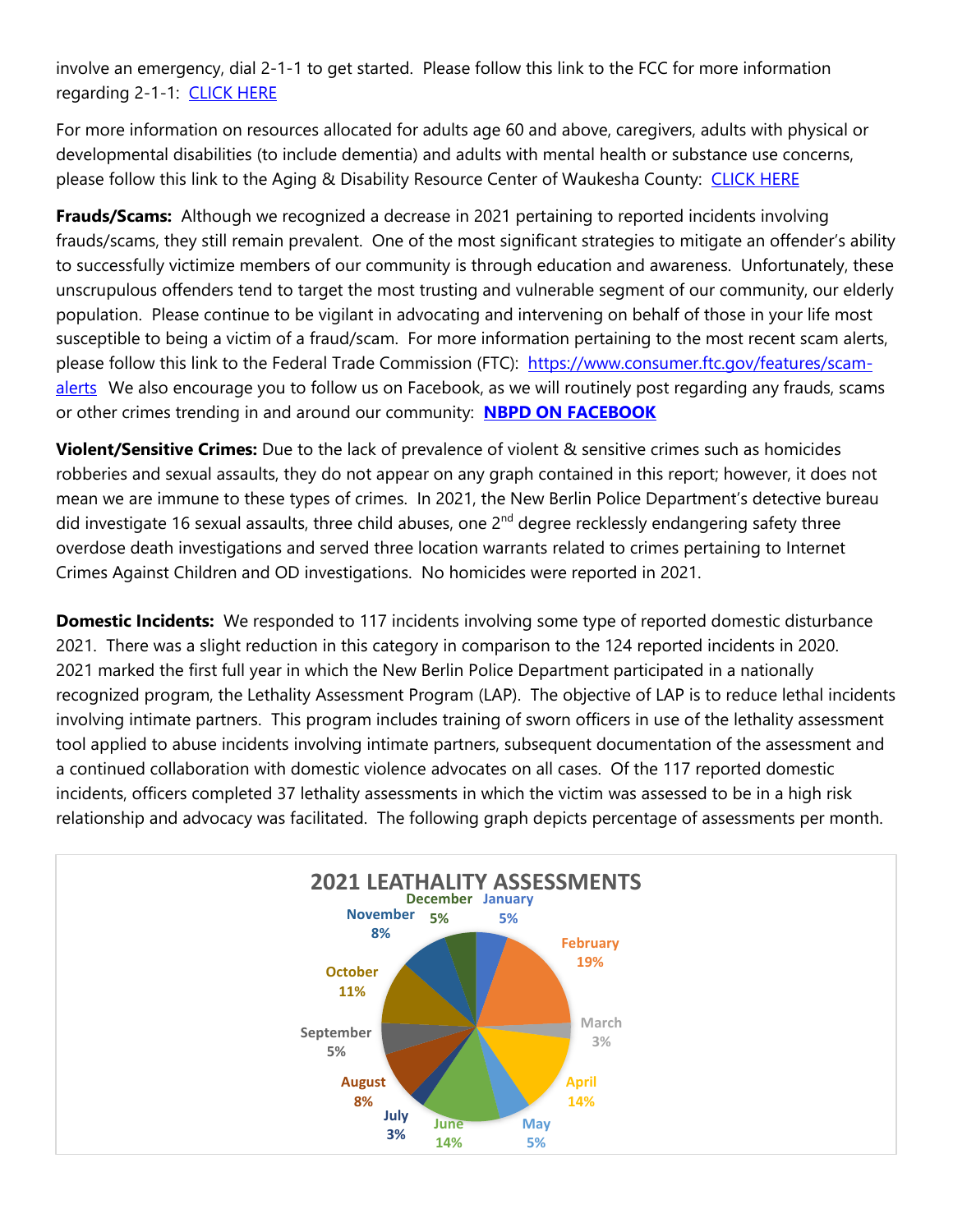

**Property Crimes:** Overall, 2021 did bring about a reduction in property crimes in most categories when compared to the previous two years. The two exceptions are incidents involving Theft of Vehicles and Theft from Vehicles, specifically catalytic converters.

- Criminal Damage to Property (CDTP) While the graph indicates we experienced more reported incidents of CDTP in 2021 when compared to the previous two years, it should be noted that almost 40% of those incidents is most-likely attributed to a single group of juveniles which occurred in November 2021. In November of 2021, we received 39 reports involving property being damaged by eggs, pumpkins and/or spray paint.
- Theft of Vehicles 2021 brought an increase of vehicle thefts in the Milwaukee metro area, specifically certain Kia and Hyundai vehicle models appear to be targeted more than other vehicle makes. This is in part due to the ability for thieves to compromise the limited protections on ignition systems of certain models from these two manufacturers. While we recognized an increase in this category in 2021 by 10 when compared to 2020, it should be noted that the majority of the stolen vehicles were stolen as a result of being unlocked with the keys left in them, not necessarily due to their respective make or model. **Bottom line:** Please lock your vehicles and remove vehicle keys and anything else of value from your parked vehicle. If you park your vehicle outside overnight, please remove garage door openers from your vehicle and/or deactivate the remote functionality on your remote system base when remote garage entry is not needed. Please also attempt to park your vehicle in a well-lit area that is readily observable; thus, further deterring criminal activity.
- Theft from Vehicles: In 2021 we recognized a significant increase this this category. Over half of the reported Theft from Vehicles incidents in 2021 involved the theft of the vehicle's catalytic converter. Of the 31 reported incidents involving catalytic converter thefts, 21 occurred at apartment/condo complex parking lots and 10 occurred at commercial properties within the City's industrial parks. The data indicates the majority of these thefts occurred between 10:00 PM and 3:00 AM, on weekends, followed by Mondays and Tuesdays. The following graph depicts the percentage of the 31 catalytic converter theft incidents by month.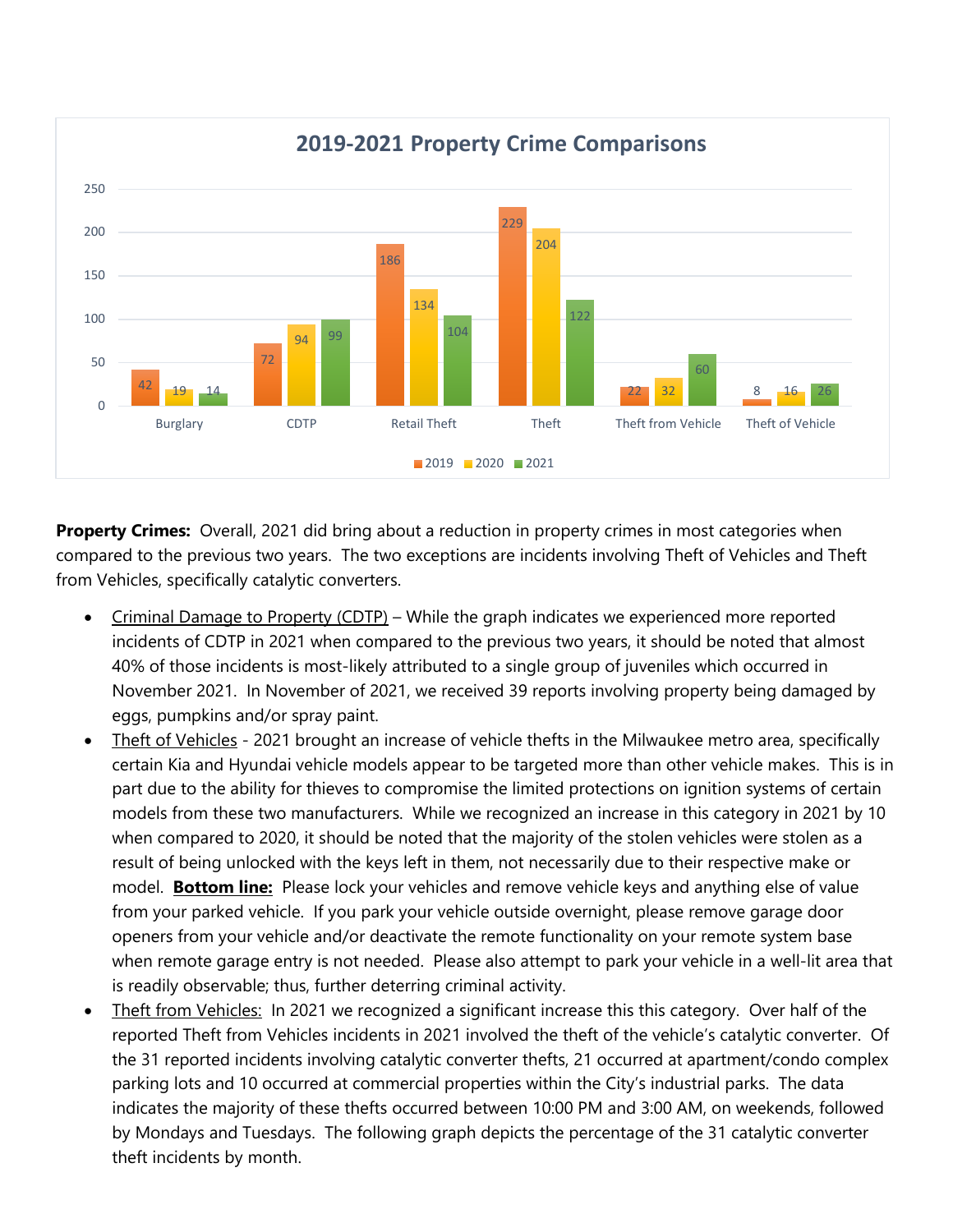

## Catalytic Converter Theft Prevention Tips:

- If possible, park your vehicle in a garage or other secure area mitigating access
- Park in a well-lit area that is easily surveilled
- Install a catalytic converter anti-theft device
- Calibrate your vehicle's alarm system to activate during the vibration created from attempted removal
- Have the catalytic converter welded to the vehicle's frame
- Park in a location with monitored or motion activated video surveillance for early detection
- Etch the vehicle's VIN number in the catalytic converter for possible theft deterrence and/or to assist with property recover

In 2021 there were ten reported overdoses with three being a fatal. In an effort to reduce drug addiction and overdose deaths, the New Berlin PD has collaborated with Froedtert and the Medical College of Wisconsin-New Berlin Campus to participate in 14 drug take-back events since 2014. These events provide the community a safe and anonymous method to dispose of unwanted drugs. The graph charts our local collections efforts. Please follow this link to the WI DOJ website to access an interactive map regarding drug disposal box locations near you: [TAKE BACK LOCATOR](https://doseofrealitywi.gov/drug-takeback/find-a-take-back-location/) 

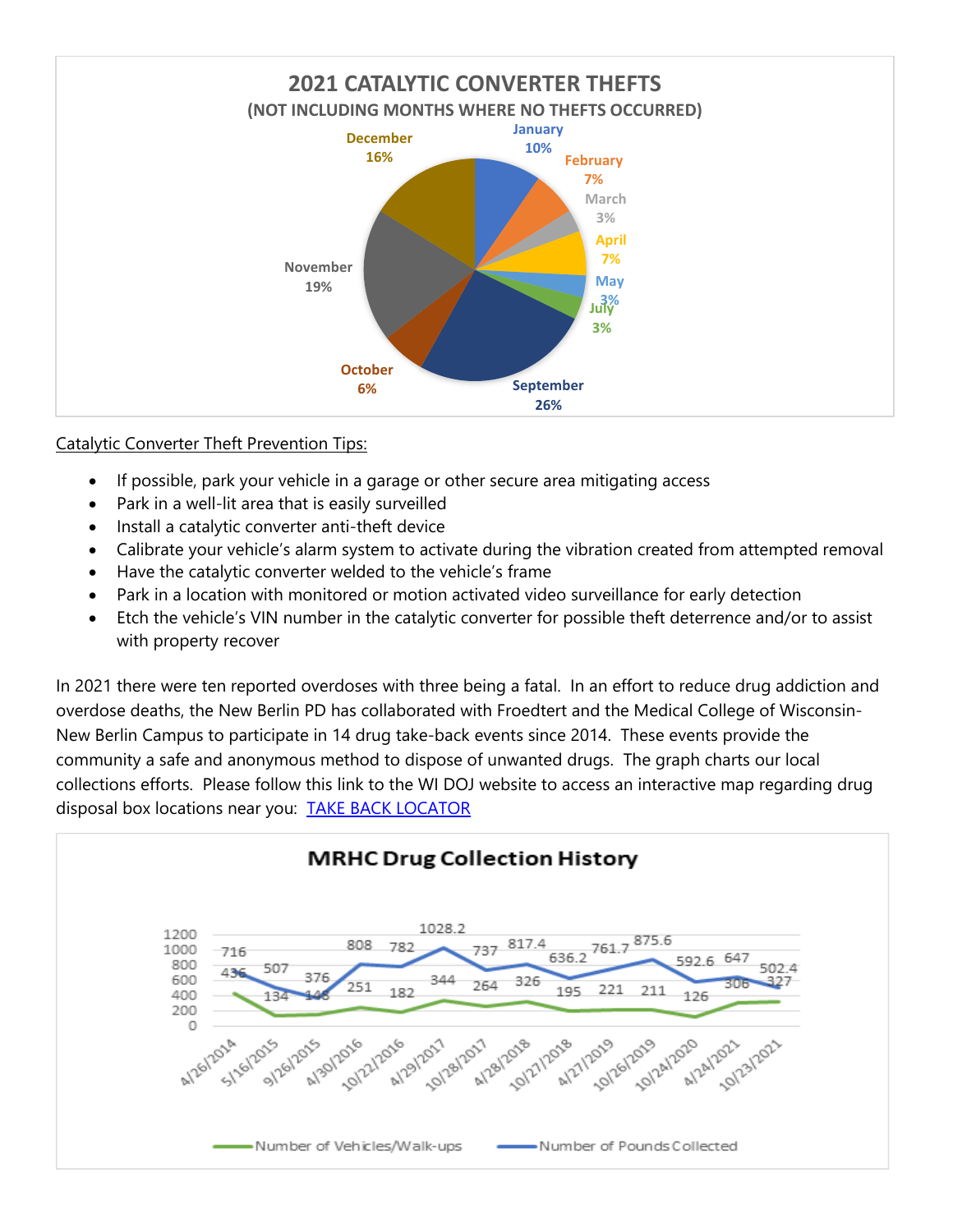**Referrals for Municipal Prosecution:** In 2021, officers and detectives issued 4556 municipal citations for noncriminal prosecution in New Berlin Municipal Court, 947 more citations than issued in 2020. All but 575 of the citations issued in 2021 primarily resulted from officer initiated traffic contacts. The significant difference in non-moving traffic violations may be attributed to the State's temporary moratorium in 2020 on certain nonmoving violations due to the suspension DMV services during the COVID-19 pandemic.



**Referrals for Criminal Prosecution:** In 2021, the New Berlin PD referred 969 charges involving adult & Juvenile offenders to the Waukesha County District Attorney's Office for case review, reference misdemeanor or felony prosecution. Additionally, 374 state traffic citations were issued.

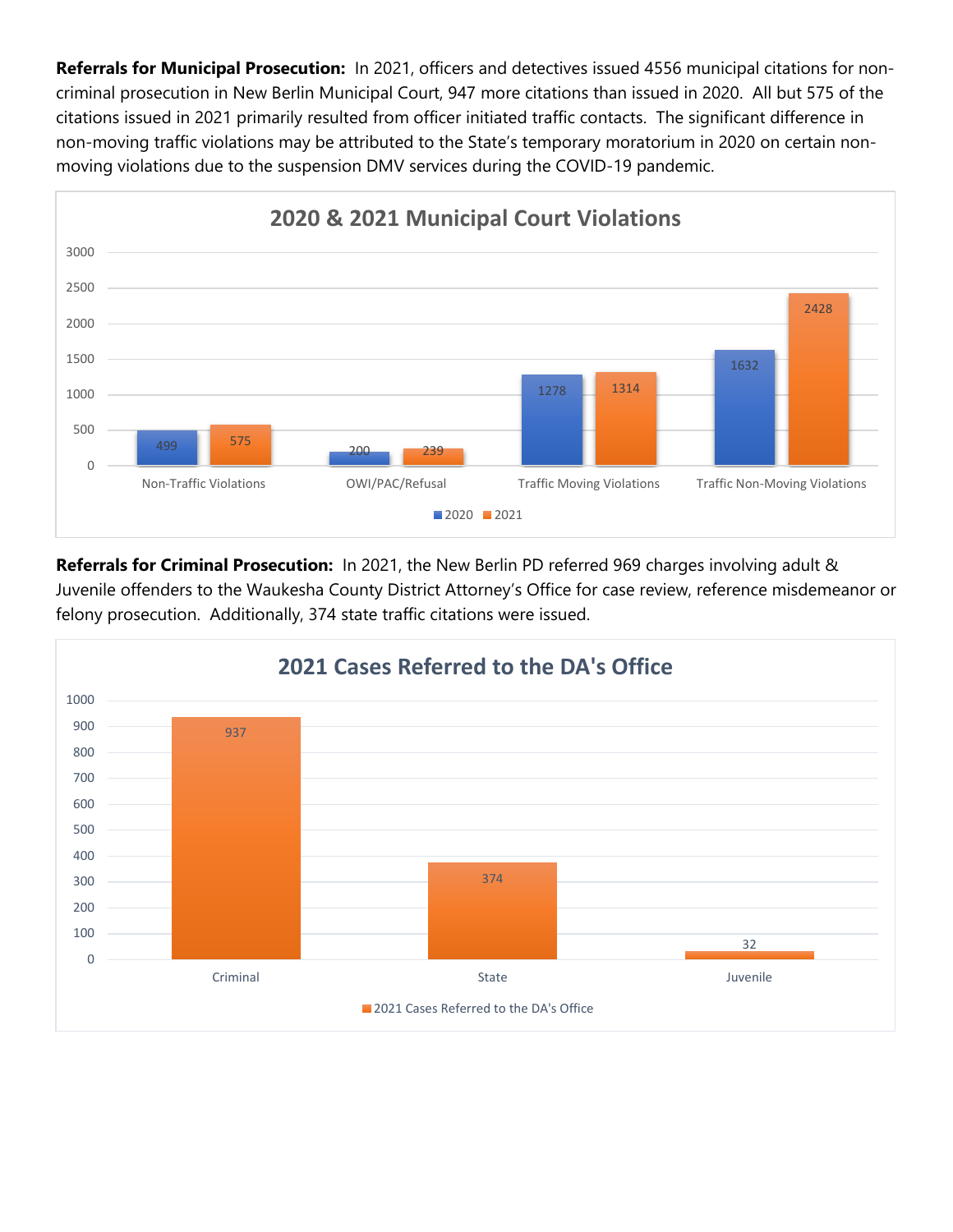**City of Origin:** While we arrest offenders residing in communities throughout southeastern WI and even out of state residents, the below graph represents the most common cities in which the arrestee identified being a resident of at the time of his/her arrest.



**Reportable Traffic Crashes:** In the State of Wisconsin, you are required to report any crash involving an injury of a person or any crash involving \$1000.00 or more damage to any person's vehicle or property or any crash in which \$200.00 or more is sustained to state or other government-owned property other than a vehicle. In 2021, the New Berlin police department responded to a total of 838 reportable traffic crashes. According to the below graphs, crashes are more prevalent on weekdays, specifically Tuesdays, with the highest frequency of crashes occurring mid-afternoon to early evening hours.